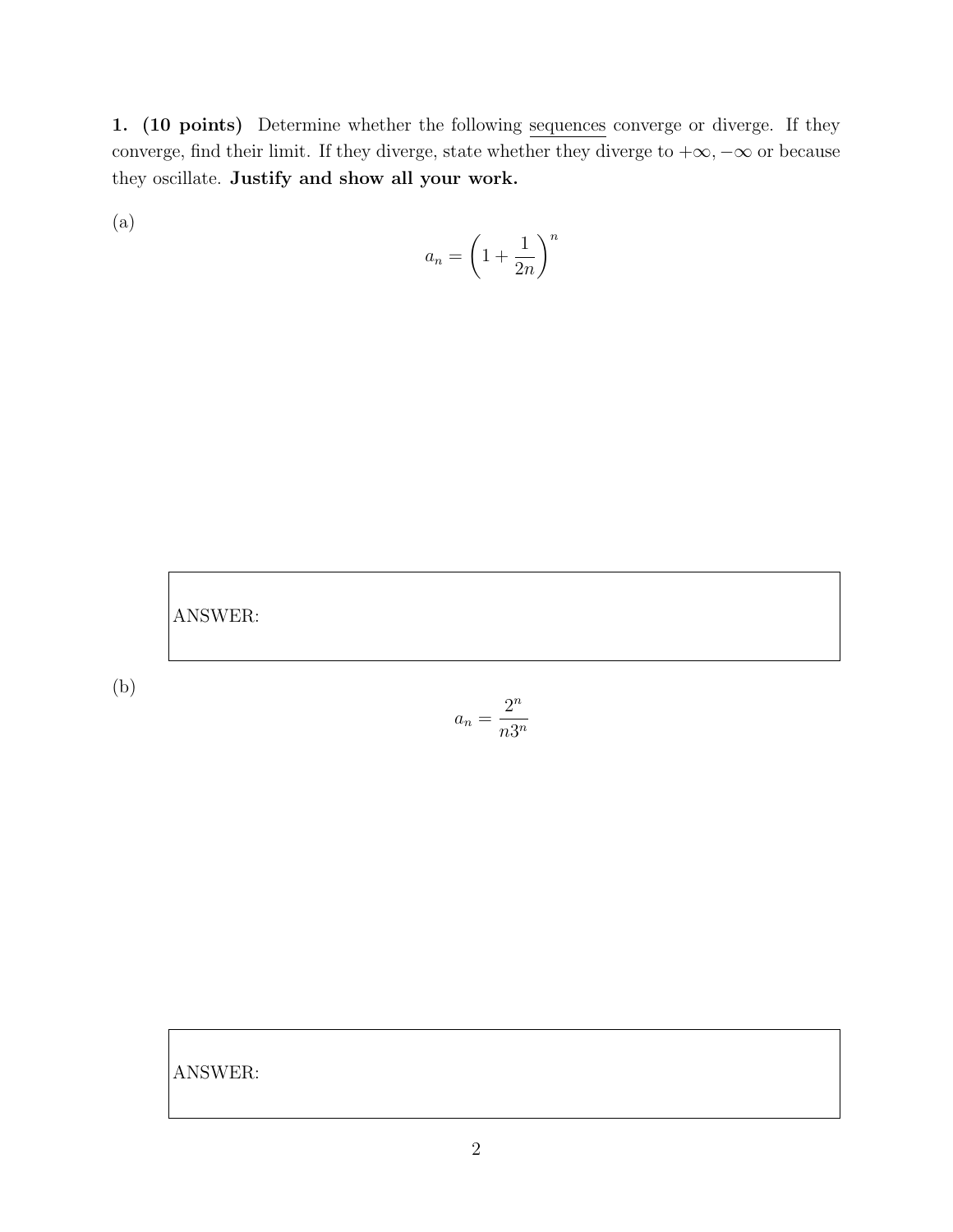2. (10 points) Determine whether the following sequences converge or diverge. If they converge, find their limit. If they diverge, state whether they diverge to  $+\infty, -\infty$  or because they oscillate. Justify and show all your work.

(a)

$$
a_n = \cos\left(\frac{\ln(n)}{n}\right)
$$



$$
a_n = \frac{2^n}{n^n}
$$

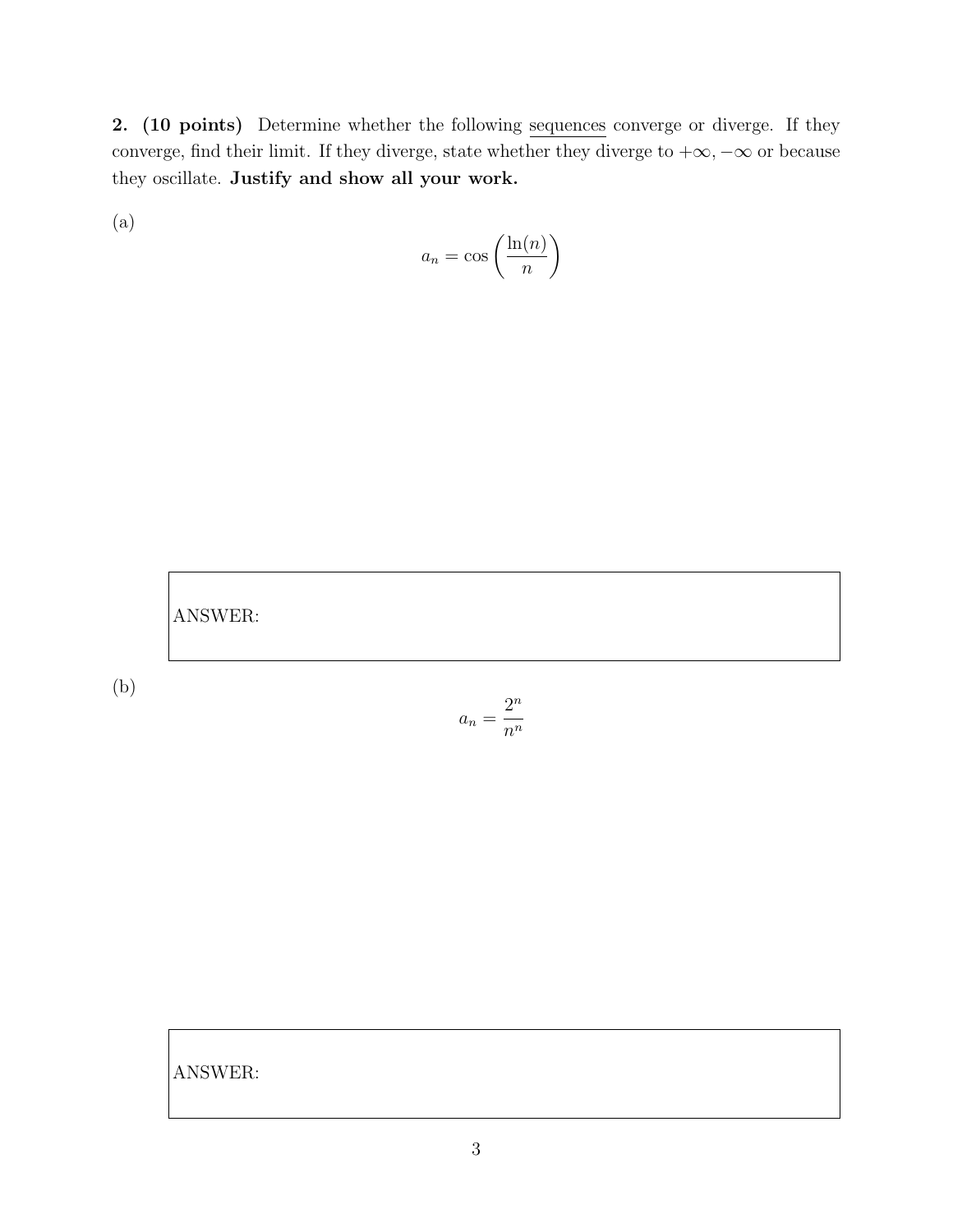3. (10 points) Determine whether the following series converges or diverges. If it converges, find its sum. Justify and show all your work. Name any test you are using.

$$
\sum_{n=1}^{\infty} \frac{7^{2n}}{24^{n+1}}
$$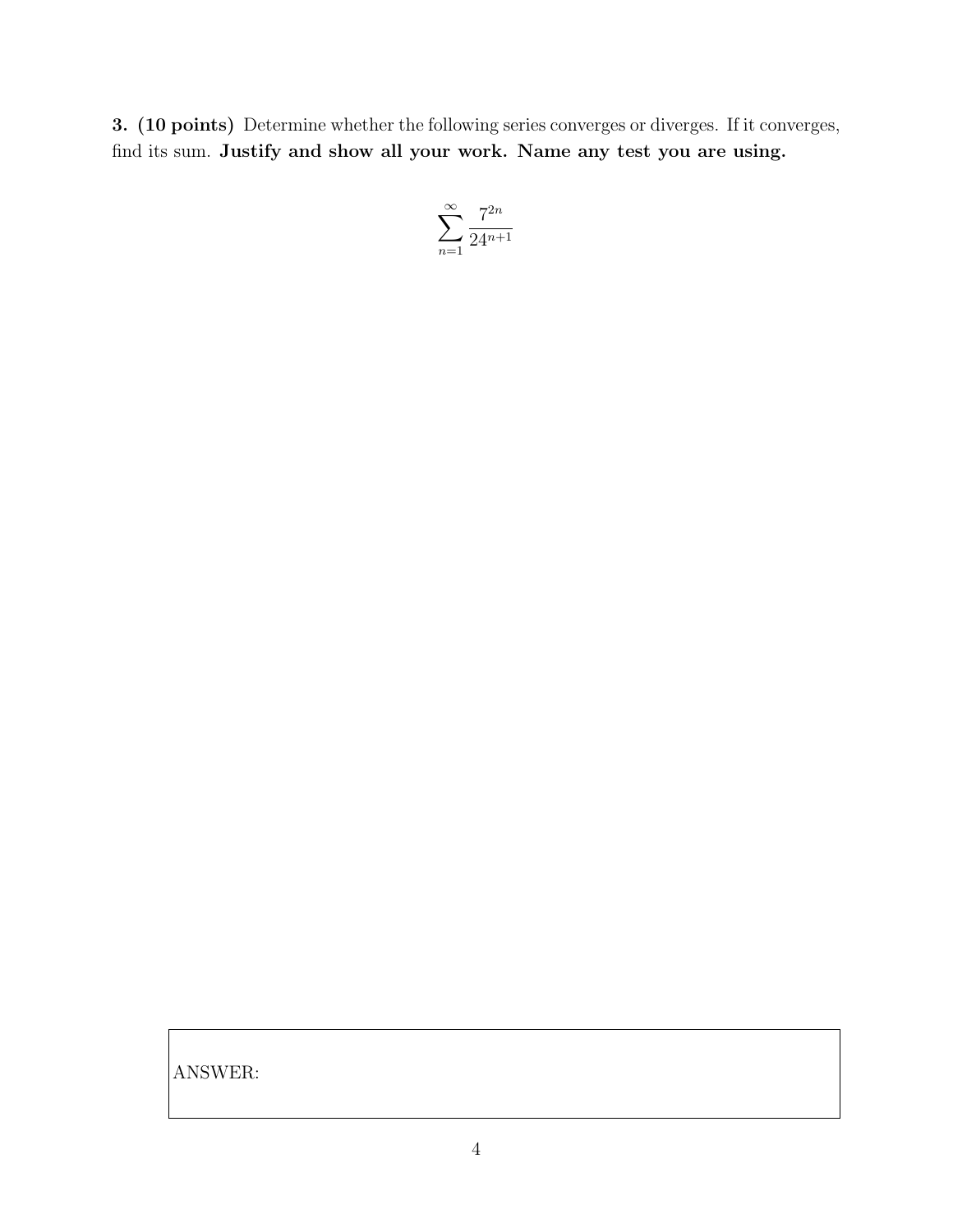4. (10 points) Determine whether the following series converges or diverges. If it converges, find its sum. Justify and show all your work. Name any test you are using.

$$
\sum_{n=1}^{\infty} \cos\left(\frac{1}{n}\right) - \cos\left(\frac{1}{n+1}\right)
$$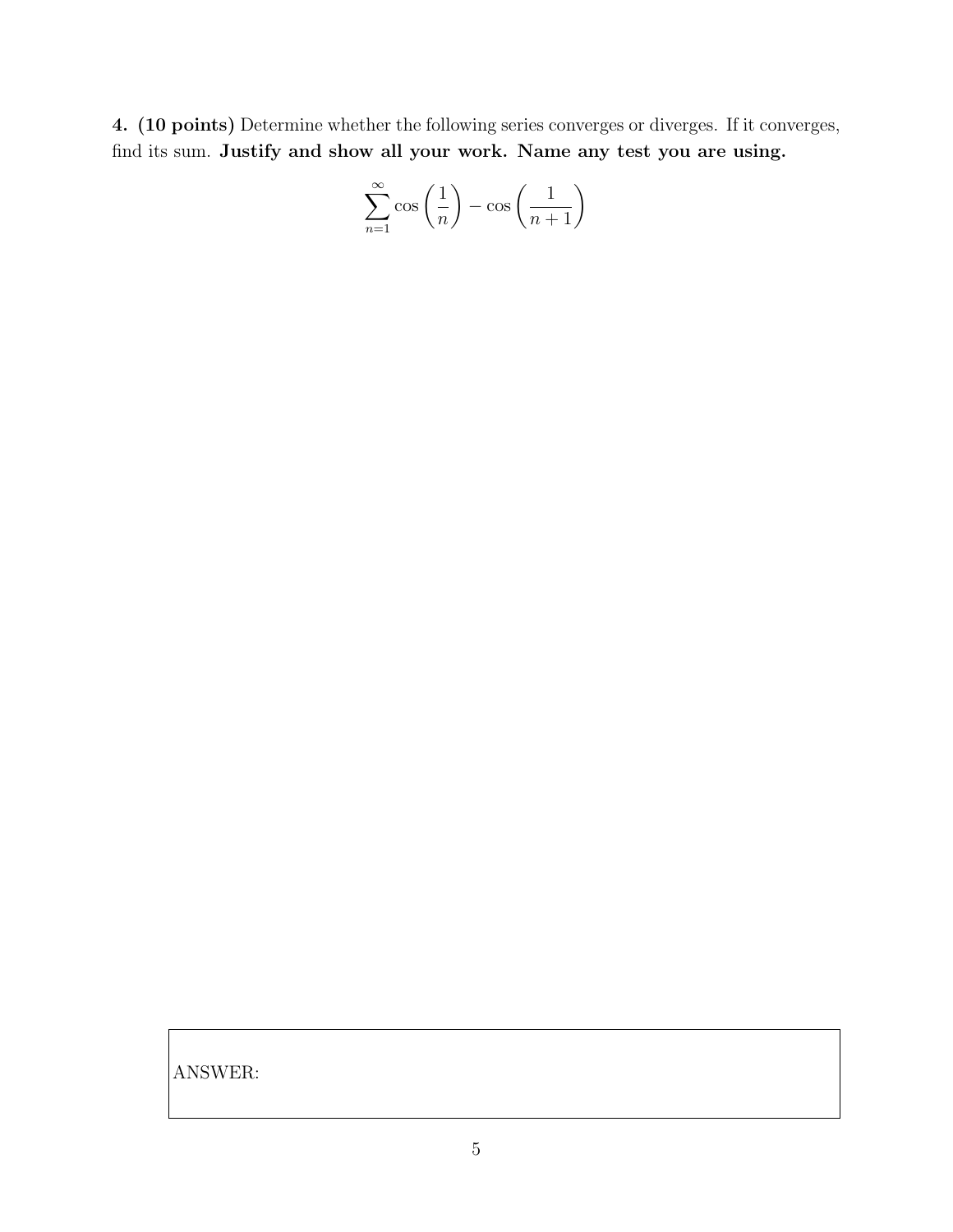5. (10 points) Determine whether the following series converges or diverges. Justify and show all your work. Name any test you are using.

$$
\sum_{n=1}^{\infty} \frac{3^n + 1}{2^n - n}
$$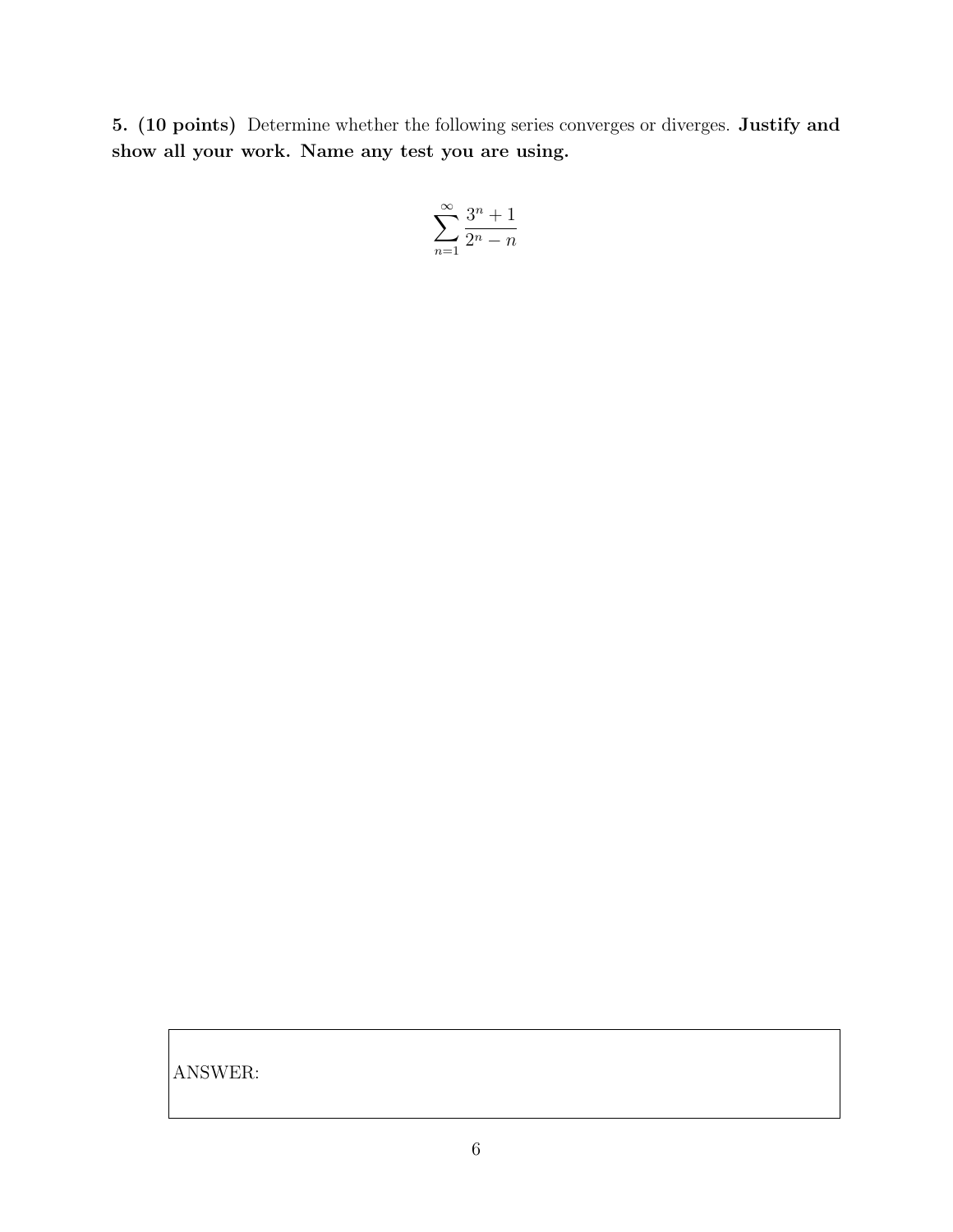6. (10 points) Determine whether the following series converge or diverge. Justify and show all your work. Name any test you are using.

$$
\sum_{n=1}^{\infty} \frac{\arctan(n)}{n^{1.2} - 6}
$$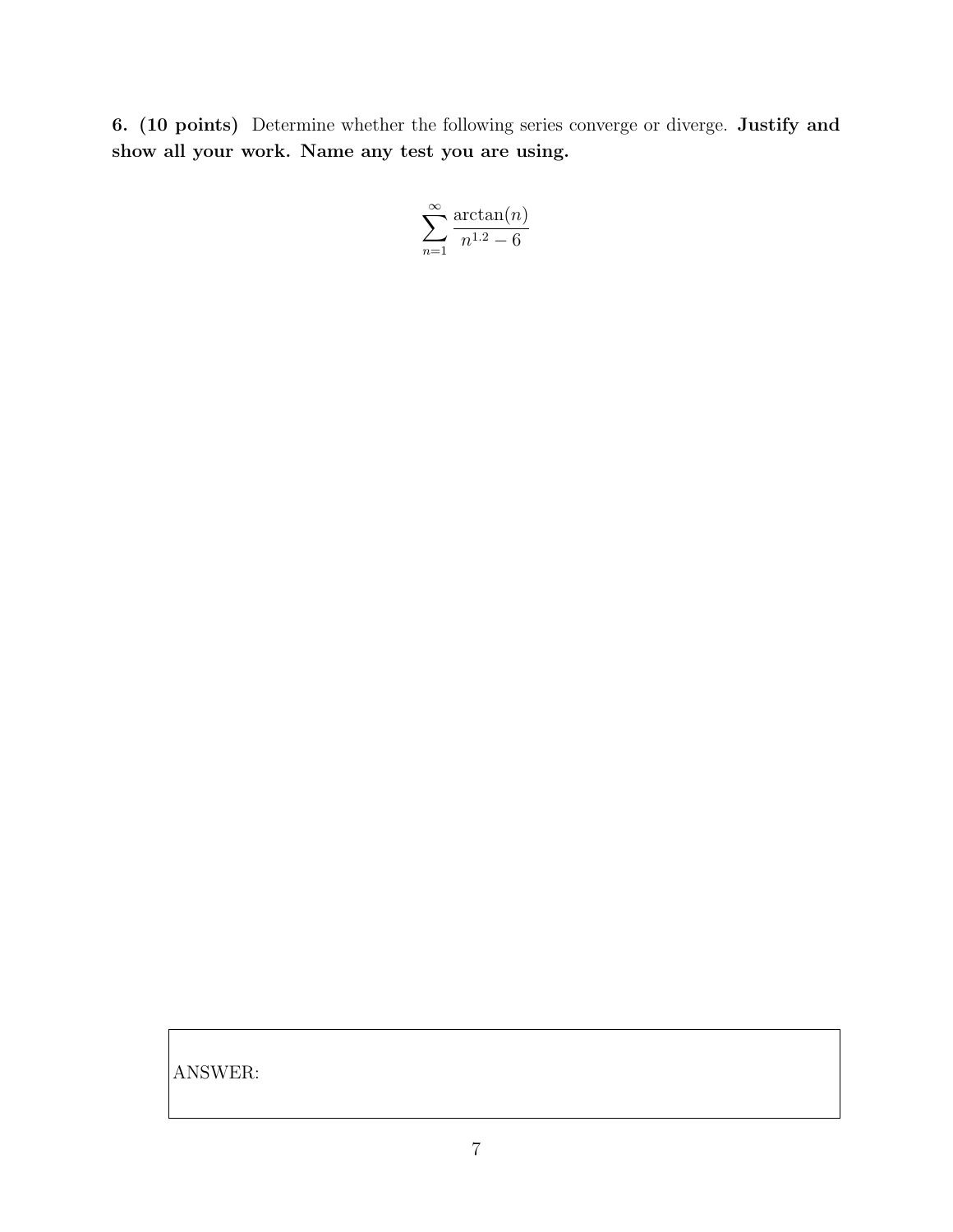7. (10 points) Determine whether the following series converge or diverge. Justify and show all your work. Name any test you are using.

$$
\sum_{n=1}^\infty \frac{\sqrt{n}}{n^3+5n}
$$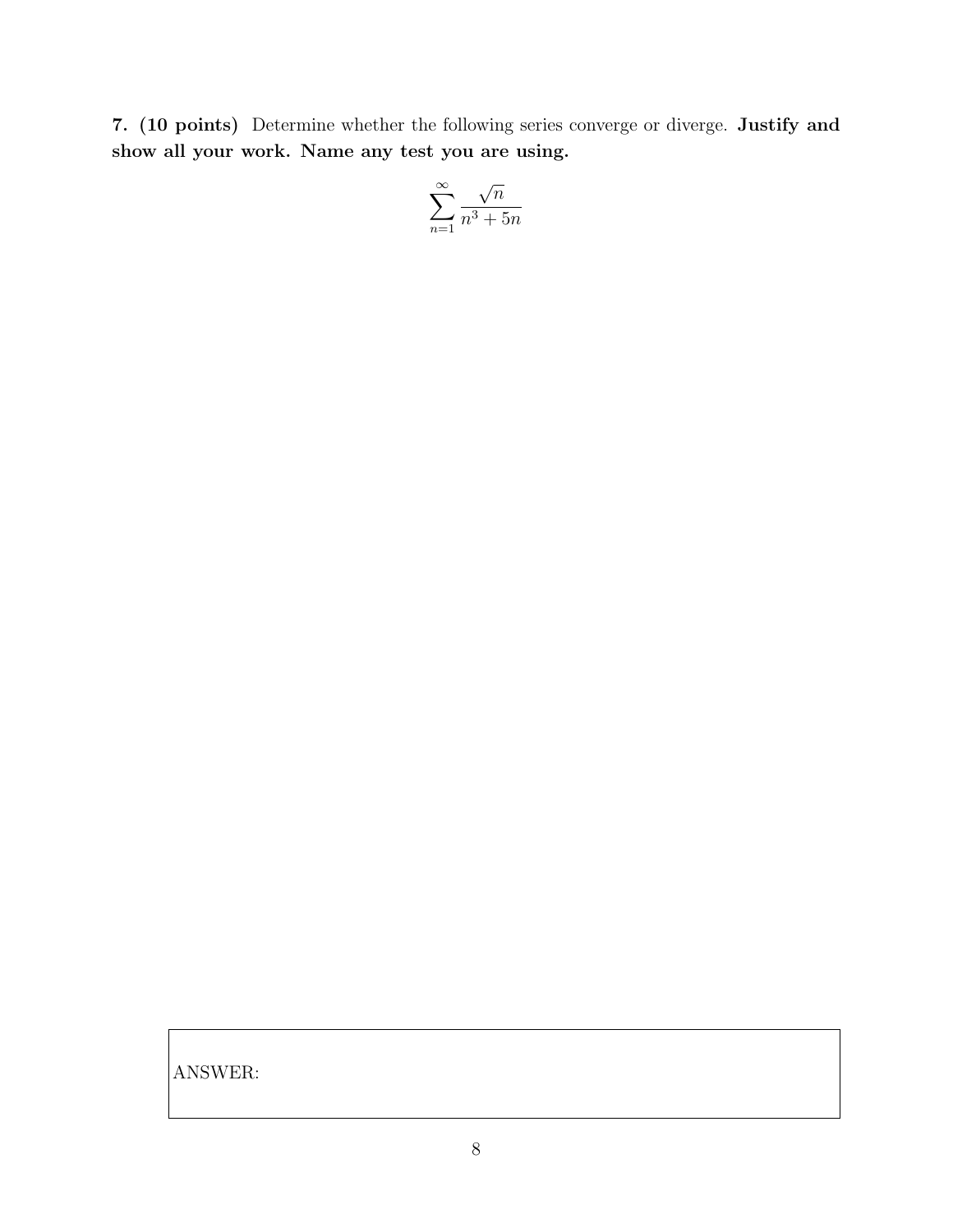8. (10 points) Determine whether the following series converge or diverge. Justify and show all your work. Name any test you are using.

$$
\sum_{n=1}^{\infty} \frac{3n}{n+1}
$$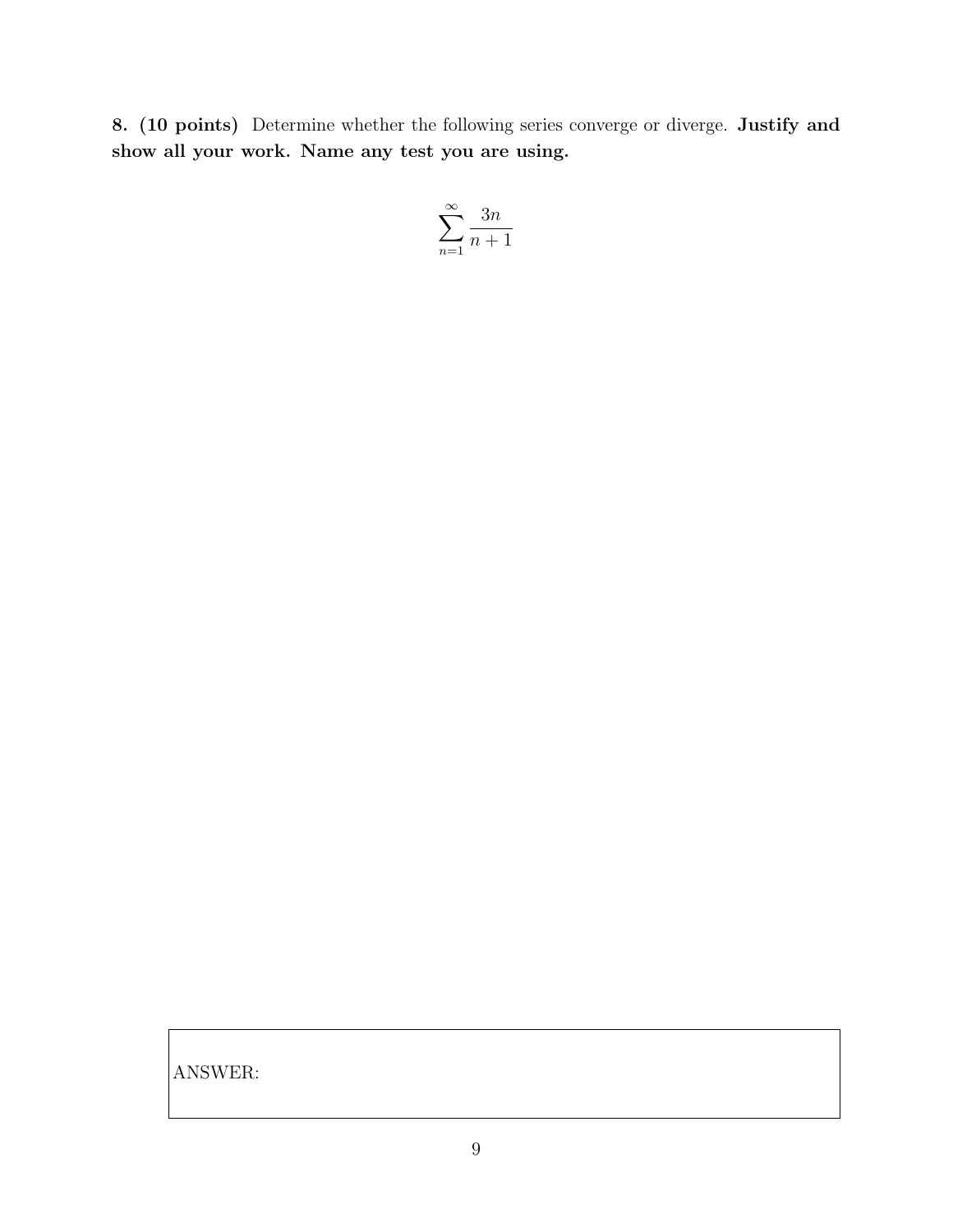9. (10 points) Use the integral test to determine whether the following series converges or diverges. To get full credit you must use the integral test.

$$
\sum_{n=2}^{\infty} \frac{1}{n(\ln n)}
$$